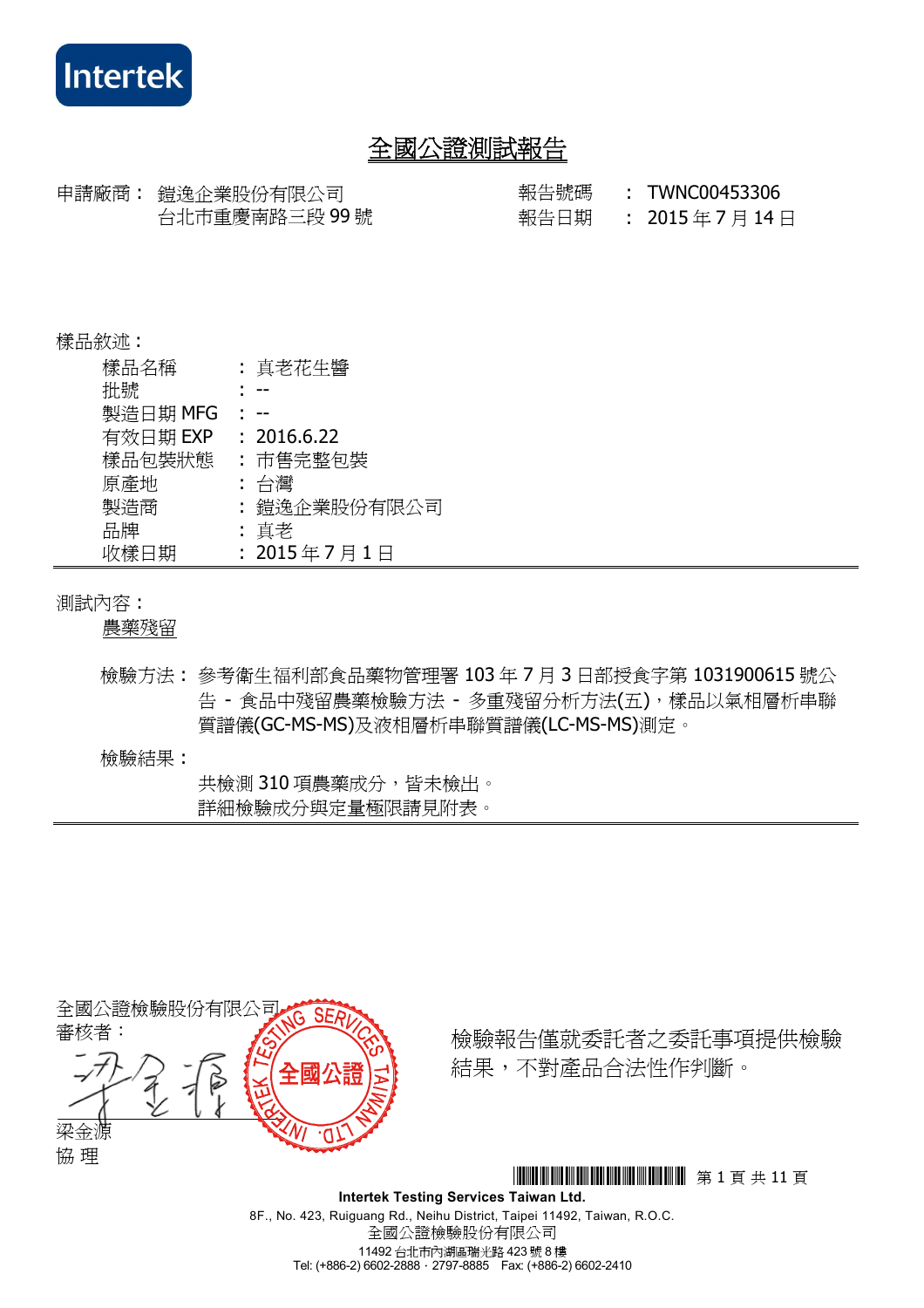#### 報告號碼 : TWNC00453306

#### 附表 農藥殘留檢測項目

|                 |                           | 檢驗成分               |                  | 定量極限(ppm)                   |            |                            |
|-----------------|---------------------------|--------------------|------------------|-----------------------------|------------|----------------------------|
| 項次              | 法規中文名                     | 法規英文名              | CAS No.          | 蔬果類、香辛<br>植物及其他草<br>本植物(鮮食) | 穀類<br>及乾豆類 | 茶類、香辛植<br>物及其他草本<br>植物(乾燥) |
| $\mathbf{1}$    | 阿巴汀                       | Abamectin          | 71751-41-2       | 0.01                        | 0.01       | 0.05                       |
| $\overline{2}$  | 毆殺松                       | Acephate           | $30560 - 19 - 1$ | 0.01                        | 0.02       | 0.05                       |
| 3               | 亞滅培                       | Acetamiprid        | 135410-20-7      | 0.01                        | 0.02       | 0.05                       |
| $\overline{4}$  | $\mathbb{L}^{\mathbb{L}}$ | Acetochlor         | 34256-82-1       | 0.01                        | 0.02       | $\overline{0.1}$           |
| $\overline{5}$  | 阿納寧                       | Acrinathrin        | 101007-06-1      | 0.01                        | 0.02       | 0.05                       |
| $\overline{6}$  | 拉草                        | Alachlor           | 15972-60-8       | 0.01                        | 0.02       | 0.05                       |
| 7               | 得滅克                       | Aldicarb           | 116-06-3         | 0.01                        | 0.02       | 0.02                       |
| 8               | 得滅克颯                      | Aldicarb sulfone   | 1646-88-4        | 0.01                        | 0.02       | 0.02                       |
| $\overline{9}$  | 得滅克亞颯                     | Aldicarb sulfoxide | 1646-87-3        | 0.01                        | 0.02       | 0.02                       |
| $\overline{10}$ | 阿特靈                       | Aldrin             | $309 - 00 - 2$   | 0.01                        | 0.02       | 0.03                       |
| 11              | 亞烈寧                       | Allethrin          | 584-79-2         | 0.02                        | 0.1        | 0.1                        |
| $\overline{12}$ | 亞汰草                       | Alloxydim (sodium) | 66003-55-2       | 0.01                        | 0.02       | 0.05                       |
| $\overline{13}$ | 草殺淨                       | Ametryn            | 834-12-8         | 0.01                        | 0.02       | 0.05                       |
| $\overline{14}$ | 安美速                       | Amisulbrom         | 348635-87-0      | 0.01                        | 0.03       | 0.05                       |
| 15              | 草脫淨                       | Atrazine           | 1912-24-9        | 0.01                        | 0.02       | 0.05                       |
| $\overline{16}$ | 谷速松                       | Azinphos-methyl    | $86 - 50 - 0$    | 0.01                        | 0.02       | $\overline{0.1}$           |
| $\overline{17}$ | 亞托敏                       | Azoxystrobin       | 131860-33-8      | 0.01                        | 0.01       | 0.05                       |
| 18              | 本達樂                       | Benalaxyl          | 71626-11-4       | 0.01                        | 0.02       | 0.05                       |
| 19              | 免敵克                       | Bendiocarb         | 22781-23-3       | 0.01                        | 0.02       | 0.05                       |
| $\overline{20}$ | 倍尼芬                       | Benfluralin        | 1861-40-1        | 0.01                        | 0.02       | 0.05                       |
| $\overline{21}$ | 免扶克                       | Benfuracarb        | 82560-54-1       | 0.01                        | 0.02       | $\overline{\phantom{a}}$   |
| $\overline{22}$ | 免速隆                       | Bensulfuron-methyl | 83055-99-6       | 0.01                        | 0.02       | 0.05                       |
| $\overline{23}$ | 本達隆                       | Bentazone          | 25057-89-0       | 0.01                        | 0.02       | 0.05                       |
| 24              | 佈生                        | Benthiazole        | 21564-17-0       | 0.01                        | 0.02       | 0.05                       |
| $\overline{25}$ | a-蟲必死                     | a-BHC              | 319-84-6         | 0.01                        | 0.02       | 0.03                       |
| $\overline{26}$ | β-蟲必死                     | $B-BHC$            | 319-85-7         | 0.01                        | 0.02       | 0.05                       |
| $\overline{27}$ | γ-蟲必死(靈丹)                 | y-BHC (Lindane)    | $58 - 89 - 9$    | 0.01                        | 0.02       | 0.05                       |
| $\overline{28}$ | δ-蟲必死                     | δ-BHC              | 319-86-8         | 0.01                        | 0.02       | 0.05                       |
| 29              | 必芬蟎                       | Bifenazate         | 149877-41-8      | 0.01                        | 0.02       | 0.05                       |
| $\overline{30}$ | 必芬諾                       | <b>Bifenox</b>     | 42576-02-3       | 0.01                        | 0.02       | 0.05                       |
| $\overline{31}$ | 畢芬寧                       | Bifenthrin         | 82657-04-3       | 0.01                        | 0.02       | 0.05                       |
| $\overline{32}$ | 比多農                       | <b>Bitertanol</b>  | 55179-31-2       | 0.01                        | 0.02       | 0.05                       |
| $\overline{33}$ | 白克列                       | <b>Boscalid</b>    | 188425-85-6      | 0.01                        | 0.02       | 0.05                       |
| $\overline{34}$ | 克草                        | <b>Bromacil</b>    | 314-40-9         | 0.01                        | 0.02       | 0.05                       |
| $\overline{35}$ | 乙基溴磷松                     | Bromophos-ethyl    | 4824-78-6        | 0.01                        | 0.02       | 0.05                       |
| $\overline{36}$ | (甲基)溴磷松                   | Bromophos-methyl   | 2104-96-3        | 0.01                        | 0.02       | 0.1                        |
| $\overline{37}$ | 新殺蟎                       | Bromopropylate     | 18181-80-1       | 0.01                        | 0.02       | 0.05                       |
| $\overline{38}$ | 溴克座                       | Bromuconazole      | 116255-48-2      | 0.01                        | 0.02       | 0.05                       |
| 39              | 布瑞莫                       | Bupirimate         | 41483-43-6       | 0.01                        | 0.02       | 0.05                       |
| $\overline{40}$ | 布芬淨                       | Buprofezin         | 69327-76-0       | 0.01                        | 0.02       | 0.05                       |

\*THJ0453306\* <sup>第</sup> 2 <sup>頁</sup> <sup>共</sup> 11 <sup>頁</sup>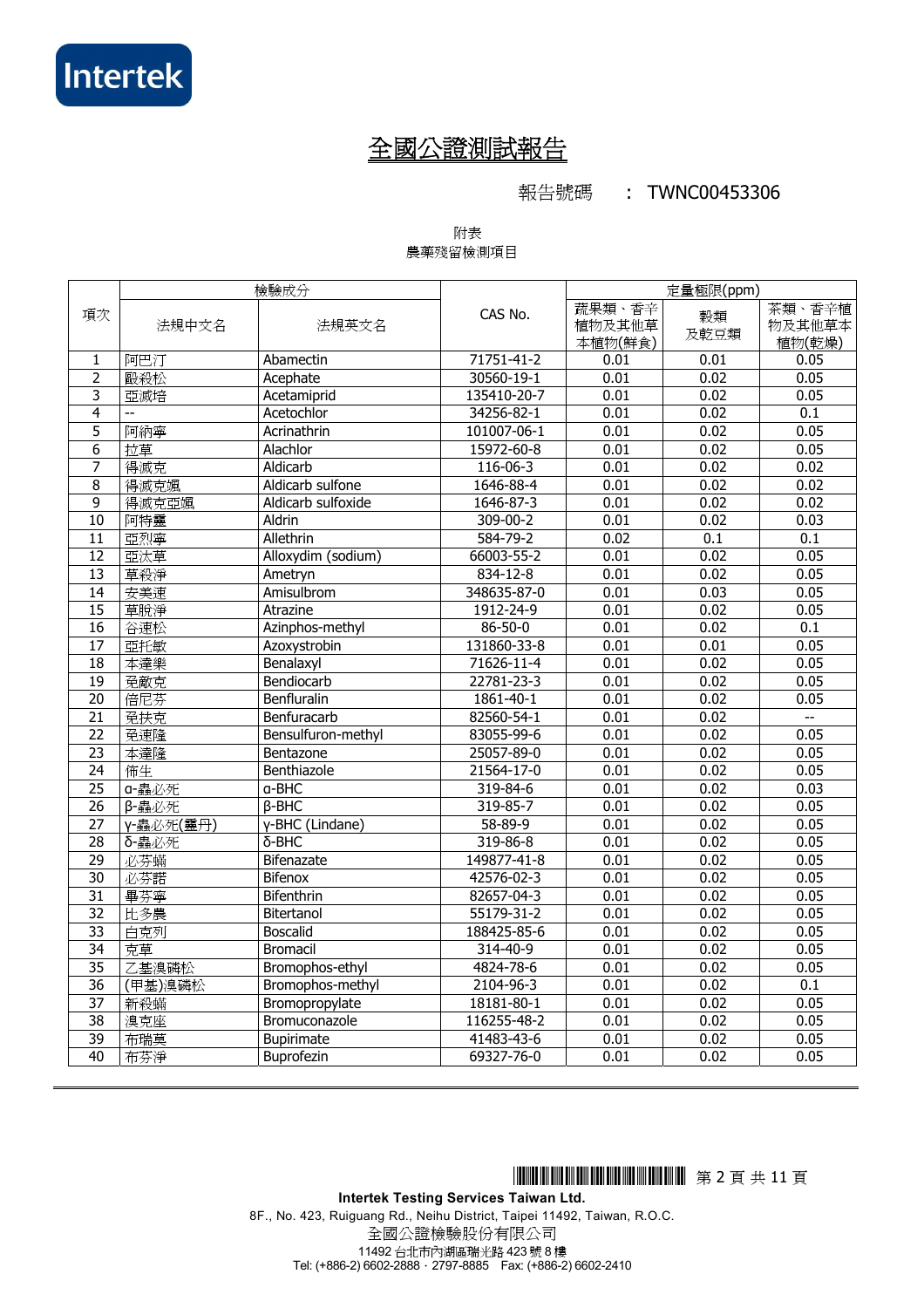報告號碼 : TWNC00453306

|                 | 檢驗成分      |                     |                         | 定量極限(ppm)                   |            |                            |
|-----------------|-----------|---------------------|-------------------------|-----------------------------|------------|----------------------------|
| 項次              | 法規中文名     | 法規英文名               | CAS No.                 | 蔬果類、香辛<br>植物及其他草<br>本植物(鮮食) | 穀類<br>及乾豆類 | 茶類、香辛植<br>物及其他草本<br>植物(乾燥) |
| 41              | 丁基拉草      | <b>Butachlor</b>    | 23184-66-9              | 0.01                        | 0.02       | 0.05                       |
| 42              | 佈嘉信       | Butocarboxim        | 34681-10-2              | 0.01                        | 0.02       | 0.05                       |
| 43              | 比達寧       | <b>Butralin</b>     | 33629-47-9              | 0.01                        | 0.02       | 0.05                       |
| $\overline{44}$ | 加保利       | Carbaryl            | $63 - 25 - 2$           | 0.01                        | 0.02       | 0.05                       |
| 45              | 貝芬替       | Carbendazim         | 10605-21-7              | 0.01                        | 0.02       | 0.05                       |
| $\overline{46}$ | 加保扶       | Carbofuran          | 1563-66-2               | 0.01                        | 0.02       | 0.05                       |
| 47              | 3-酮基加保扶   | 3-keto Carbofuran   | 16709-30-1              | 0.01                        | 0.02       | 0.05                       |
| $\overline{48}$ | 3-羥基加保扶   | 3-OH Carbofuran     | 16655-82-6              | 0.01                        | 0.02       | 0.05                       |
| 49              | 加芬松       | Carbophenothion     | 786-19-6                | 0.01                        | 0.02       | 0.05                       |
| 50              | 基加保扶      | Carbosulfan         | 55285-14-8              | 0.01                        | 0.02       | 0.05                       |
| $\overline{51}$ | 加普胺       | Carpropamid         | 104030-54-8             | 0.01                        | 0.02       | 0.05                       |
| 52              | 蟎離丹       | Chinomethionat      | 2439-01-2               | 0.01                        | 0.02       | 0.05                       |
| $\overline{53}$ | 剋安勃       | Chlorantraniliprole | 500008-45-7             | 0.01                        | 0.02       | 0.05                       |
| $\overline{54}$ | cis-可氯丹   | cis-Chlordane       | 5103-74-2               | 0.01                        | 0.02       | 0.05                       |
| $\overline{55}$ | trans-可氯丹 | trans-Chlordane     | 5103-71-9               | 0.01                        | 0.02       | 0.05                       |
| $\overline{56}$ | 克凡派       | Chlorfenapyr        | 122453-73-0             | 0.01                        | 0.02       | $\overline{0.1}$           |
| 57              | 克福隆       | Chlorfluazuron      | 71422-67-8              | 0.01                        | 0.02       | 0.05                       |
| 58              | 克氯蟎       | Chloropropylate     | $\overline{5836-10}$ -2 | 0.01                        | 0.02       | 0.02                       |
| 59              | 四氯異苯腈     | Chlorothalonil      | 1897-45-6               | 0.02                        | 0.04       | 0.1                        |
| $\overline{60}$ |           | Chlorpropham        | $101 - 21 - 3$          | 0.01                        | 0.02       | 0.05                       |
| 61              | 陶斯松       | Chlorpyrifos        | 2921-88-2               | 0.01                        | 0.02       | 0.05                       |
| 62              | 甲基陶斯松     | Chlorpyrifos-methyl | 5598-13-0               | 0.01                        | 0.02       | 0.05                       |
| 63              | 大克草       | Chlorthal-dimethyl  | 1861-32-1               | 0.01                        | 0.02       | 0.05                       |
| 64              | 克氯得       | Chlozolinate        | 84332-86-5              | 0.01                        | 0.02       | 0.05                       |
| 65              | 可芬諾       | Chromafenozide      | 143807-66-3             | 0.01                        | 0.02       | 0.05                       |
| 66              | 西速隆       | Cinosulfuron        | 94593-91-6              | 0.01                        | 0.02       | 0.05                       |
| 67              | 克芬蟎       | Clofentezine        | 74115-24-5              | 0.01                        | 0.02       | 0.05                       |
| 68              | 可滅蹤       | Clomazone           | 81777-89-1              | 0.01                        | 0.02       | 0.05                       |
| 69              | 克普草       | Clomeprop           | 84496-56-0              | 0.01                        | 0.02       | 0.05                       |
| $\overline{70}$ | 可尼丁       | Clothianidin        | 210880-92-5             | 0.01                        | 0.02       | 0.05                       |
| $\overline{71}$ | 施力松       | Cyanofenphos        | 13067-93-1              | 0.01                        | 0.02       | 0.05                       |
| $\overline{72}$ | 賽座滅       | Cyazofamid          | 120116-88-3             | 0.01                        | 0.02       | 0.05                       |
| $\overline{73}$ | 環磺隆       | Cyclosulfamuron     | 136849-15-5             | 0.01                        | 0.02       | 0.05                       |
| $\overline{74}$ | 賽芬螨       | Cyflumetofen        | 400882-07-7             | 0.01                        | 0.02       | 0.05                       |
| $\overline{75}$ | 賽扶寧       | Cyfluthrin          | 68359-37-5              | 0.01                        | 0.02       | 0.05                       |
| $\overline{76}$ | 丁基賽伏草     | Cyhalofop-butyl     | 122008-85-9             | 0.01                        | 0.02       | 0.05                       |
| $\overline{77}$ | 克絕        | Cymoxanil           | 57966-95-7              | 0.01                        | 0.02       | 0.05                       |
| $\overline{78}$ | 賽滅寧       | Cypermethrin        | 52315-07-8              | 0.01                        | 0.03       | 0.5                        |
| 79              | 亞滅寧       | Alpha-cypermethrin  | 67375-30-8              | 0.01                        | 0.03       | 0.5                        |
| 80              | 環克座       | Cyproconazole       | 94361-06-5              | 0.01                        | 0.02       | 0.05                       |

\*THJ0453306\* <sup>第</sup> 3 <sup>頁</sup> <sup>共</sup> 11 <sup>頁</sup>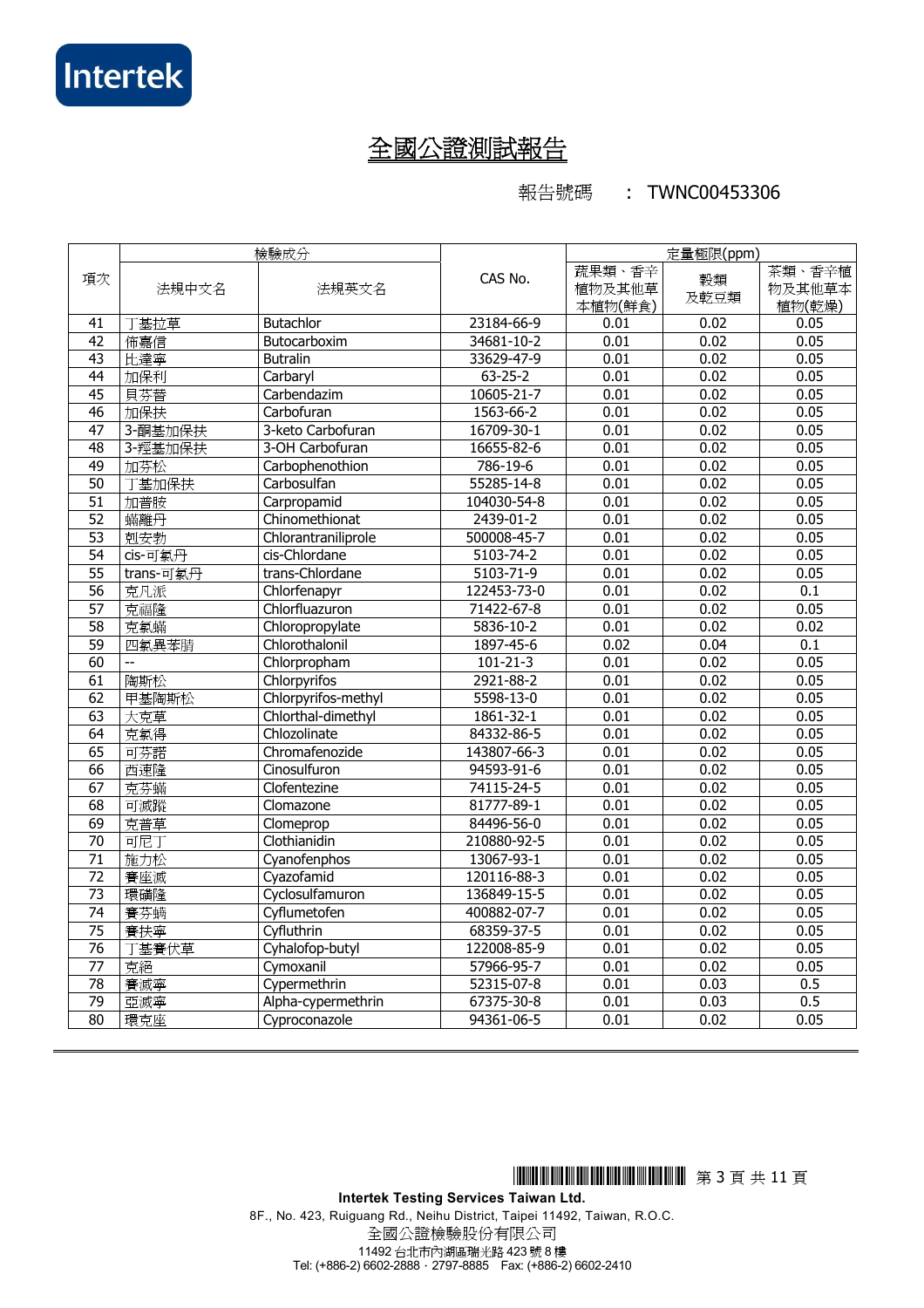報告號碼 : TWNC00453306

|                   |                                  | 檢驗成分                    |                 | 定量極限(ppm)                   |            |                            |
|-------------------|----------------------------------|-------------------------|-----------------|-----------------------------|------------|----------------------------|
| 項次                | 法規中文名                            | 法規英文名                   | CAS No.         | 蔬果類、香辛<br>植物及其他草<br>本植物(鮮食) | 穀類<br>及乾豆類 | 茶類、香辛植<br>物及其他草本<br>植物(乾燥) |
| 81                | 賽普洛                              | Cyprodinil              | 121552-61-2     | 0.01                        | 0.01       | 0.05                       |
| $\overline{82}$   | $\rho$ , $\rho$ <sup>2</sup> 滴滴滴 | $o, p$ <sup>2</sup> DDD | $53 - 19 - 0$   | 0.01                        | 0.02       | 0.02                       |
| $\overline{83}$   | p,p'滴滴滴                          | $p, p$ <sup>2</sup> DDD | $72 - 54 - 8$   | 0.01                        | 0.02       | 0.02                       |
| 84                | o,p <sup>2</sup> 滴滴易             | $O, D^2$ DDE            | 3424-82-6       | 0.01                        | 0.02       | 0.02                       |
| 85                | p,p'滴滴易                          | $p, p$ <sup>2</sup> DDE | $72 - 55 - 9$   | 0.01                        | 0.02       | 0.02                       |
| 86                | o,p <sup>c</sup> 滴滴涕             | $O, D'$ -DDT            | 789-02-6        | 0.01                        | 0.02       | 0.02                       |
| $\overline{87}$   | p,p'滴滴涕                          | $p, p$ <sup>L</sup> DDT | $50 - 29 - 3$   | 0.01                        | 0.02       | 0.02                       |
| 88                | 第滅寧                              | Deltamethrin            | 52918-63-5      | 0.01                        | 0.02       | 0.05                       |
| 89                | 滅賜松                              | Demeton-S-methyl        | 919-86-8        | 0.01                        | 0.02       | 0.05                       |
| $\overline{90}$   | 大利松                              | Diazinon                | $333 - 41 - 5$  | 0.01                        | 0.02       | 0.05                       |
| $\overline{91}$   | 氯松                               | <b>Dichlorvos</b>       | $62 - 73 - 7$   | 0.01                        | 0.02       | 0.05                       |
| 92                | 大克爛                              | Dicloran                | $99 - 30 - 9$   | 0.01                        | 0.02       | 0.05                       |
| 93                | 大克蟎                              | Dicofol                 | 115-32-2        | 0.01                        | 0.02       | 0.05                       |
|                   | 大克蟎代謝物                           | Dicofol (DCBP)          | $90 - 98 - 2$   |                             |            |                            |
| $\overline{94}$   | 雙特松                              | Dicrotophos             | $141 - 66 - 2$  | 0.01                        | 0.02       | 0.05                       |
| 95                | 地特靈                              | Dieldrin                | $60 - 57 - 1$   | 0.01                        | 0.02       | 0.05                       |
| 96                | 待克利                              | Difenoconazole          | 119446-68-3     | 0.01                        | 0.02       | 0.05                       |
| 97                | 福隆                               | Diflubenzuron           | 35367-38-5      | 0.01                        | 0.02       | 0.05                       |
| $\overline{98}$   | 汰草滅                              | Dimethenamid            | 87674-68-8      | 0.01                        | 0.02       | 0.05                       |
| 99                | 大滅松                              | Dimethoate              | $60 - 51 - 5$   | 0.01                        | 0.02       | 0.05                       |
| 100               | 達滅芬                              | Dimethomorph            | 110488-70-5     | 0.01                        | 0.02       | 0.05                       |
| 101               | 達克利                              | Diniconazole            | 83657-24-3      | 0.01                        | 0.02       | 0.05                       |
| 102               | 撻乃安                              | Dinitramine             | 29091-05-2      | 0.01                        | 0.02       | 0.05                       |
| 103               | 達特南                              | Dinotefuran             | 165252-70-0     | 0.01                        | 0.02       | 0.05                       |
| 104               | 大芬滅                              | Diphenamid              | $957 - 51 - 7$  | 0.01                        | 0.02       | 0.05                       |
| 105               | 二硫松                              | Disulfoton              | 298-04-4        | 0.01                        | 0.02       | 0.05                       |
| 106               | 普得松                              | <b>Ditalimfos</b>       | $5131 - 24 - 8$ | 0.01                        | 0.02       | 0.03                       |
| 107               | 達有龍                              | Diuron                  | 330-54-1        | 0.01                        | 0.02       | 0.05                       |
| 108               | 汰草龍                              | Dymron                  | 42609-52-9      | 0.01                        | 0.02       | 0.05                       |
| 109               | 護粒松                              | Edifenphos              | 17109-49-8      | 0.01                        | 0.02       | 0.05                       |
| 110               | a-安殺番                            | a-Endosulfan            | 959-98-8        | 0.01                        | 0.02       | 0.05                       |
| $\overline{111}$  | β-安殺番                            | <b>B-Endosulfan</b>     | 33213-65-9      | 0.01                        | 0.04       | $\overline{0.1}$           |
| 112               | 安殺番硫酸鹽                           | Endosulfan-sulfate      | 1031-07-8       | 0.01                        | 0.04       | 0.1                        |
| 113               | 安特靈                              | Endrin                  | $72 - 20 - 8$   | 0.01                        | 0.02       | 0.05                       |
| 114               | 品松                               | <b>EPN</b>              | 2104-64-5       | 0.01                        | 0.02       | 0.03                       |
| 115               | 依普座                              | Epoxiconazole           | 106325-08-0     | 0.01                        | 0.02       | 0.05                       |
| $\frac{116}{116}$ | 益化利                              | Esfenvalerate           | 66230-04-4      | 0.01                        | 0.02       | 0.05                       |
| 117               | 愛殺松                              | Ethion                  | $563 - 12 - 2$  | 0.01                        | 0.02       | 0.05                       |
| 118               | 益斯普                              | Ethiprole               | 181587-01-9     | 0.01                        | 0.02       | 0.05                       |
| 119               | 依瑞莫                              | Ethirimol               | 23947-60-6      | 0.01                        | 0.02       | 0.05                       |
| 120               | 普伏松                              | Ethoprophos             | 13194-48-4      | 0.01                        | 0.01       | 0.05                       |

\*THJ0453306\* <sup>第</sup> 4 <sup>頁</sup> <sup>共</sup> 11 <sup>頁</sup>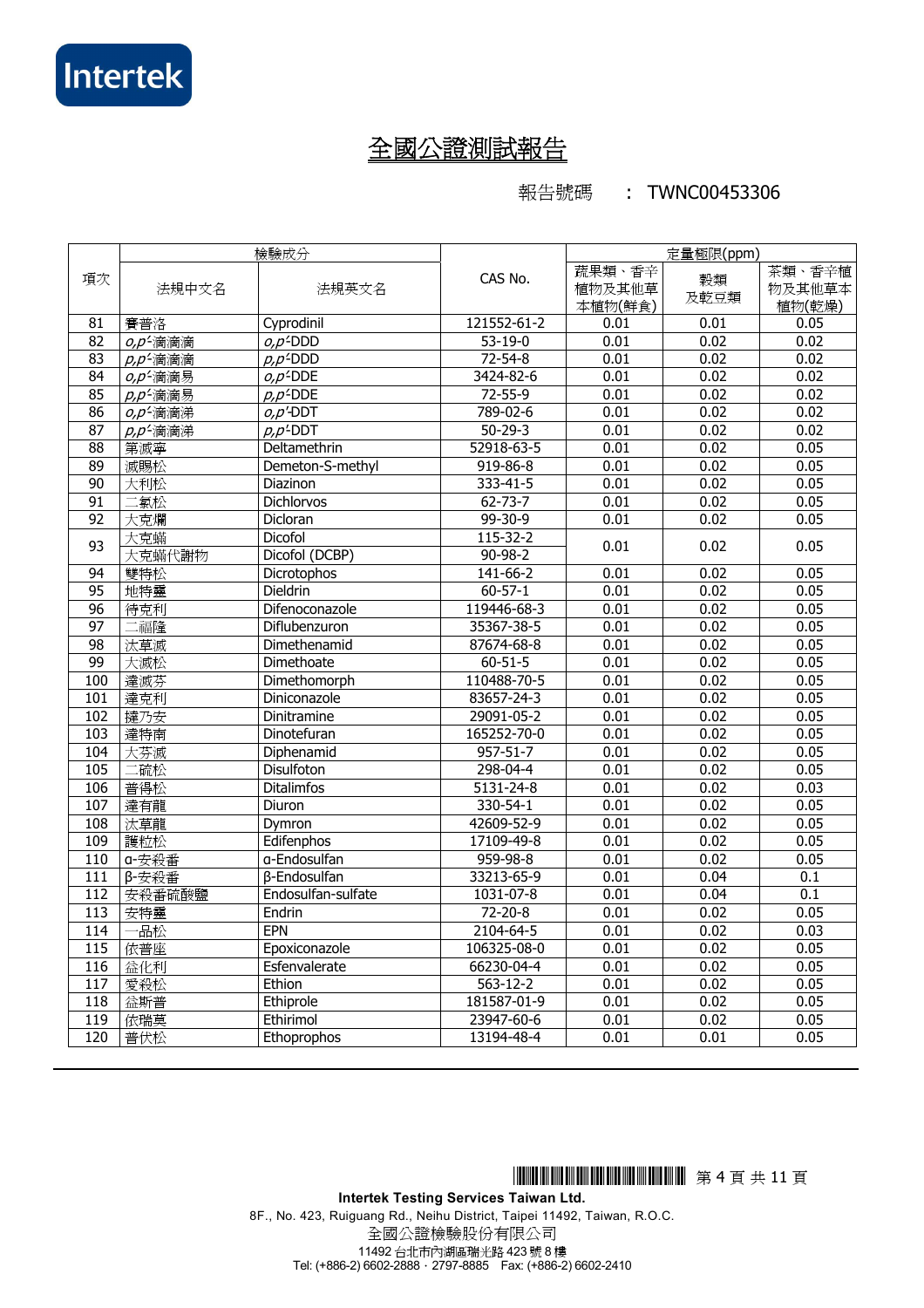報告號碼 : TWNC00453306

|                  | 檢驗成分  |                   |               | 定量極限(ppm)                   |            |                            |
|------------------|-------|-------------------|---------------|-----------------------------|------------|----------------------------|
| 項次               | 法規中文名 | 法規英文名             | CAS No.       | 蔬果類、香辛<br>植物及其他草<br>本植物(鮮食) | 穀類<br>及乾豆類 | 茶類、香辛植<br>物及其他草本<br>植物(乾燥) |
| 121              | 依芬寧   | Etofenprox        | 80844-07-1    | 0.01                        | 0.02       | 0.05                       |
| 122              | 依殺蟎   | Etoxazole         | 153233-91-1   | 0.01                        | 0.02       | 0.05                       |
| $\overline{123}$ | 益多松   | Etrimfos          | 38260-54-7    | 0.01                        | 0.02       | 0.05                       |
| 124              | 凡殺同   | Famoxadone        | 131807-57-3   | 0.01                        | 0.02       | 0.05                       |
| $\overline{125}$ | 芬滅松   | Fenamiphos        | 22224-92-6    | 0.01                        | 0.01       | 0.05                       |
| 126              | 芬瑞莫   | Fenarimol         | 60168-88-9    | 0.01                        | 0.02       | 0.05                       |
| $\overline{127}$ | 芬殺蟎   | Fenazaquin        | 120928-09-8   | 0.01                        | 0.02       | 0.05                       |
| 128              | 芬克座   | Fenbuconazole     | 119611-00-6   | 0.01                        | 0.02       | 0.05                       |
| 129              | 芬佈賜   | Fenbutatin-oxide  | 13356-08-6    | 0.01                        | 0.02       | 0.05                       |
| 130              | --    | Fenhexamid        | 126833-17-8   | 0.01                        | 0.02       | 0.05                       |
| 131              | 撲滅松   | Fenitrothion      | 122-14-5      | 0.01                        | 0.02       | 0.05                       |
| 132              | 丁基滅必蝨 | Fenobucarb        | 3766-81-2     | 0.01                        | 0.02       | 0.05                       |
| 133              | 芬硫克   | Fenothiocarb      | 62850-32-2    | 0.01                        | 0.02       | 0.05                       |
| 134              | 芬殺草   | Fenoxaprop-ethyl  | 82110-72-3    | 0.01                        | 0.02       | 0.05                       |
| 135              | 芬諾克   | Fenoxycarb        | 79127-80-3    | 0.01                        | 0.02       | 0.05                       |
| 136              | 芬普寧   | Fenpropathrin     | 64257-84-7    | 0.01                        | 0.02       | 0.05                       |
| $\overline{137}$ | 芬普福   | Fenpropimorph     | 67564-91-4    | 0.01                        | 0.02       | 0.05                       |
| 138              | 芬普蟎   | Fenpyroximate     | 134098-61-6   | 0.01                        | 0.02       | 0.05                       |
| 139              | 繁福松   | Fensulfothion     | 115-90-2      | 0.01                        | 0.04       | 0.25                       |
| 140              | 芬殺松   | Fenthion          | $55 - 38 - 9$ | 0.01                        | 0.01       | 0.05                       |
| $\overline{141}$ | 芬化利   | Fenvalerate       | 51630-58-1    | 0.01                        | 0.02       | 0.05                       |
| $\overline{142}$ | 芬普尼   | Fipronil          | 120068-37-3   | 0.001                       | 0.001      | 0.002                      |
| 143              | 伏速隆   | Flazasulfuron     | 104040-78-0   | 0.01                        | 0.02       | 0.05                       |
| 144              | 氟尼胺   | Flonicamid        | 158062-67-0   | 0.01                        | 0.02       | 0.05                       |
| 145              | 伏寄普   | Fluazifop-P-butyl | 79241-46-6    | 0.01                        | 0.02       | 0.05                       |
| 146              | 扶吉胺   | Fluazinam         | 79622-59-6    | 0.01                        | 0.02       | 0.05                       |
| 147              | 護賽寧   | Flucythrinate     | 70124-77-5    | 0.01                        | 0.02       | 0.05                       |
| 148              | 護汰寧   | Fludioxonil       | 131341-86-1   | 0.01                        | 0.02       | 0.06                       |
| 149              | 氟芬隆   | Flufenoxuron      | 101463-69-8   | 0.01                        | 0.02       | 0.05                       |
| 150              | 氟比來   | Fluopicolide      | 239110-15-7   | 0.01                        | 0.02       | 0.05                       |
| 151              | 護矽得   | Flusilazole       | 85509-19-9    | 0.01                        | 0.02       | 0.05                       |
| 152              | 福多寧   | Flutolanil        | 66332-96-5    | 0.01                        | 0.02       | 0.05                       |
| 153              | 護汰芬   | Flutriafol        | 76674-21-0    | 0.01                        | 0.02       | 0.05                       |
| 154              | 福化利   | Fluvalinate       | 102851-06-9   | 0.01                        | 0.02       | 0.05                       |
| 155              | 大福松   | Fonofos           | 944-22-9      | 0.01                        | 0.02       | 0.05                       |
| 156              | 覆滅蟎   | Formetanate       | 22259-30-9    | 0.01                        | 0.02       | 0.05                       |
| 157              | 福木松   | Formothion        | 2540-82-1     | 0.01                        | 0.02       | 0.05                       |
| 158              | 熱必斯   | Fthalide          | 27355-22-2    | 0.01                        | 0.02       | 0.05                       |
| 159              | 福拉比   | Furametpyr        | 123572-88-3   | 0.01                        | 0.02       | 0.05                       |
| 160              | 合芬寧   | Halfenprox        | 111872-58-3   | 0.01                        | 0.02       | 0.05                       |

\*THJ0453306\* <sup>第</sup> 5 <sup>頁</sup> <sup>共</sup> 11 <sup>頁</sup>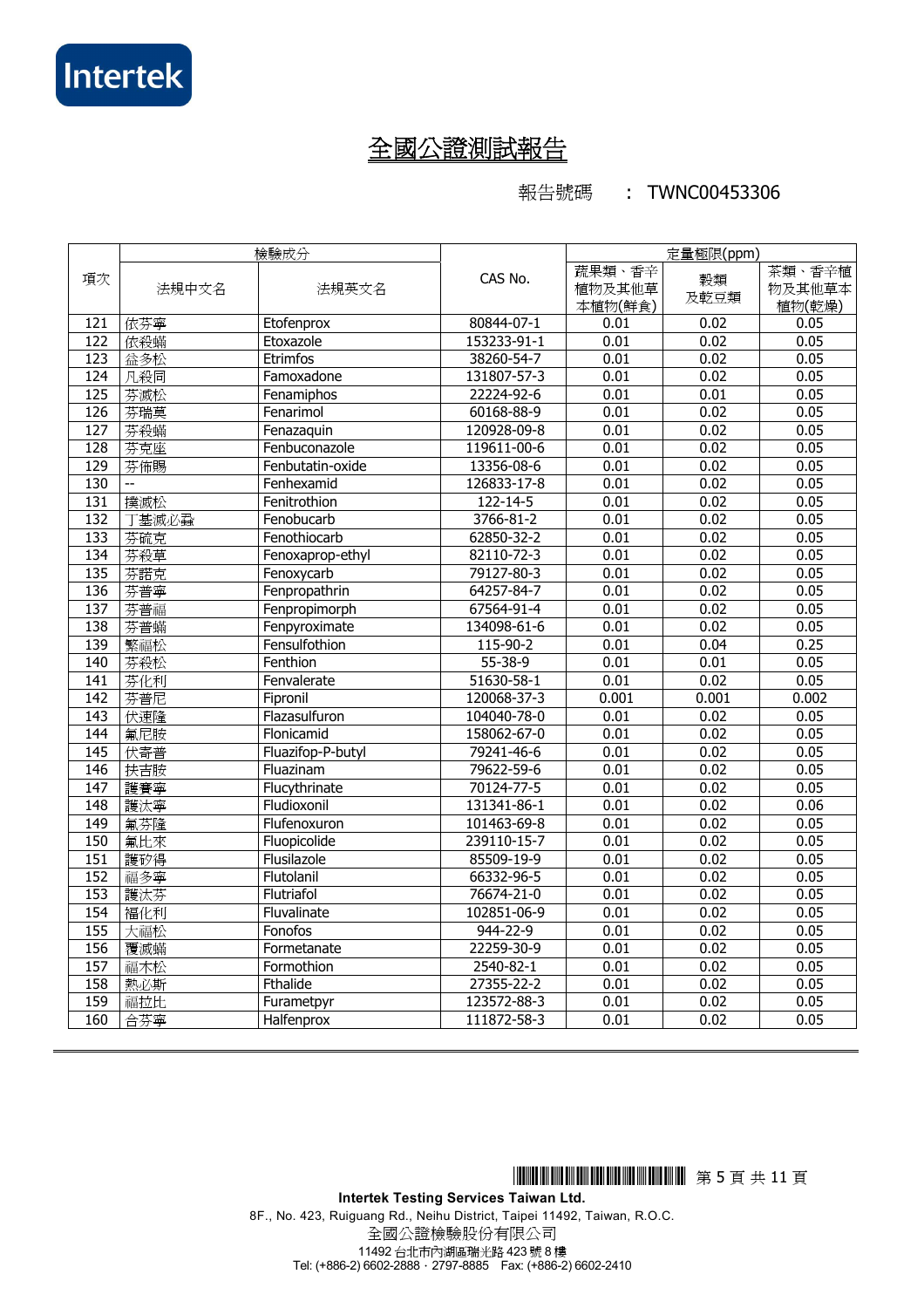報告號碼 : TWNC00453306

|                  |           | 檢驗成分                                |                  | 定量極限(ppm)                   |            |                            |
|------------------|-----------|-------------------------------------|------------------|-----------------------------|------------|----------------------------|
| 項次               | 法規中文名     | 法規英文名                               | CAS No.          | 蔬果類、香辛<br>植物及其他草<br>本植物(鮮食) | 穀類<br>及乾豆類 | 茶類、香辛植<br>物及其他草本<br>植物(乾燥) |
| 161              | 甲基合氯氟     | Haloxyfop-methyl                    | 69806-40-2       | 0.01                        | 0.02       | 0.05                       |
| 162              | 飛佈達       | Heptachlor                          | 76-44-8          | 0.01                        | 0.04       | 0.05                       |
| 163              | 環氧飛佈達     | Heptachlor epoxide                  | 1024-57-3        | 0.01                        | 0.02       | 0.05                       |
| 164              | 飛達松       | Heptenophos                         | 23560-59-0       | 0.01                        | 0.02       | 0.05                       |
| 165              | 菲克利       | Hexaconazole                        | 79983-71-4       | 0.01                        | 0.02       | 0.05                       |
| 166              | 六伏隆       | Hexaflumuron                        | 86749-06-3       | 0.05                        | 0.05       | $\overline{0.1}$           |
| 167              | 菲殺淨       | Hexazinone                          | 51235-04-2       | 0.01                        | 0.02       | 0.05                       |
| 168              | 合賽多       | Hexythiazox                         | 78587-05-0       | 0.01                        | 0.02       | 0.05                       |
| 169              | 依滅列       | Imazalil                            | 73790-28-0       | 0.01                        | 0.01       | 0.05                       |
| 170              | 易胺座       | Imibenconazole                      | 86598-92-7       | 0.02                        | 0.04       | 0.25                       |
| 171              | 益達胺       | Imidacloprid                        | 138261-41-3      | 0.01                        | 0.02       | 0.05                       |
| 172              | 因得克       | Indoxacarb                          | 173584-44-6      | 0.01                        | 0.01       | 0.01                       |
| 173              | 丙基喜樂松     | <b>Iprobenfos</b>                   | 26087-47-8       | 0.01                        | 0.02       | 0.05                       |
| 174              | 依普同       | Iprodione                           | 36734-19-7       | 0.01                        | 0.02       | 0.05                       |
| 175              | 依殺松       | Isazofos                            | 42509-80-8       | 0.01                        | 0.02       | 0.05                       |
| 176              | 亞芬松       | Isofenphos                          | $25311 - 71 - 1$ | 0.01                        | 0.02       | 0.05                       |
| $\overline{177}$ | 滅必蝨       | Isoprocarb                          | 2631-40-5        | 0.01                        | 0.02       | 0.05                       |
| 178              | 亞賜圃       | Isoprothiolane                      | 50512-35-1       | 0.01                        | 0.02       | 0.05                       |
| 179              | 愛速隆       | Isouron                             | 55861-78-4       | 0.01                        | 0.02       | 0.05                       |
| 180              | 加福松       | Isoxathion                          | 18854-01-8       | 0.01                        | 0.02       | 0.1                        |
| 181              | 克收欣       | Kresoxim-methyl                     | 143390-89-0      | 0.01                        | 0.02       | 0.05                       |
| 182              | 理有龍       | Linuron                             | 330-55-2         | 0.01                        | 0.02       | 0.05                       |
| 183              | 祿芬隆       | Lufenuron                           | 103055-07-8      | 0.01                        | 0.02       | 0.05                       |
| 184              | 馬拉松       | Malathion                           | 121-75-5         | 0.01                        | 0.02       | 0.05                       |
| 185              | 滅加松       | Mecarbam                            | 2595-54-2        | 0.01                        | 0.02       | 0.05                       |
| 186              | 滅芬草       | Mefenacet                           | 73250-68-7       | 0.01                        | 0.02       | 0.05                       |
| 187              | 滅派林       | Mepanipyrim                         | 110235-47-7      | 0.01                        | 0.02       | 0.05                       |
| 188              | 美福松       | Mephosfolan                         | $950 - 10 - 7$   | 0.01                        | 0.02       | 0.05                       |
| 189              | 滅普寧       | Mepronil                            | 55814-41-0       | 0.01                        | 0.02       | 0.05                       |
| 190              | 美氟綜       | Metaflumizon                        | 139968-49-3      | 0.01                        | 0.02       | 0.05                       |
| 191              | 滅達樂       | Metalaxyl                           | 57837-19-1       | 0.01                        | 0.02       | 0.05                       |
| 192              | 滅草胺       | Metazachlor                         | 67129-08-2       | 0.01                        | 0.02       | 0.05                       |
| 193              | 滅特座       | Metconazole-cis                     | 125116-23-6      | 0.01                        | 0.02       | 0.05                       |
| 194              | 滅克松       | <b>Methacrifos</b>                  | 62610-77-9       | 0.01                        | 0.02       | $\overline{0.1}$           |
| 195              | 達馬松       | Methamidophos                       | 10265-92-6       | 0.01                        | 0.02       | 0.05                       |
| 196              | 滅大松       | Methidathion                        | 950-37-8         | 0.01                        | 0.02       | 0.05                       |
| 197              | 滅賜克       | Methiocarb                          | 2032-65-7        | 0.01                        | 0.02       | 0.05                       |
| 198              | 納乃得       | Methomyl                            | 16752-77-5       | 0.01                        | 0.02       | 0.05                       |
| 199              | 滅芬諾       | Methoxyfenozide                     | 161050-58-4      | 0.01                        | 0.01       | 0.05                       |
| 200              | 五氯苯基甲基硫化物 | Methyl pentachlorophenyl<br>sulfide | 1825-19-0        | 0.01                        | 0.02       | 0.02                       |

\*THJ0453306\* <sup>第</sup> 6 <sup>頁</sup> <sup>共</sup> 11 <sup>頁</sup>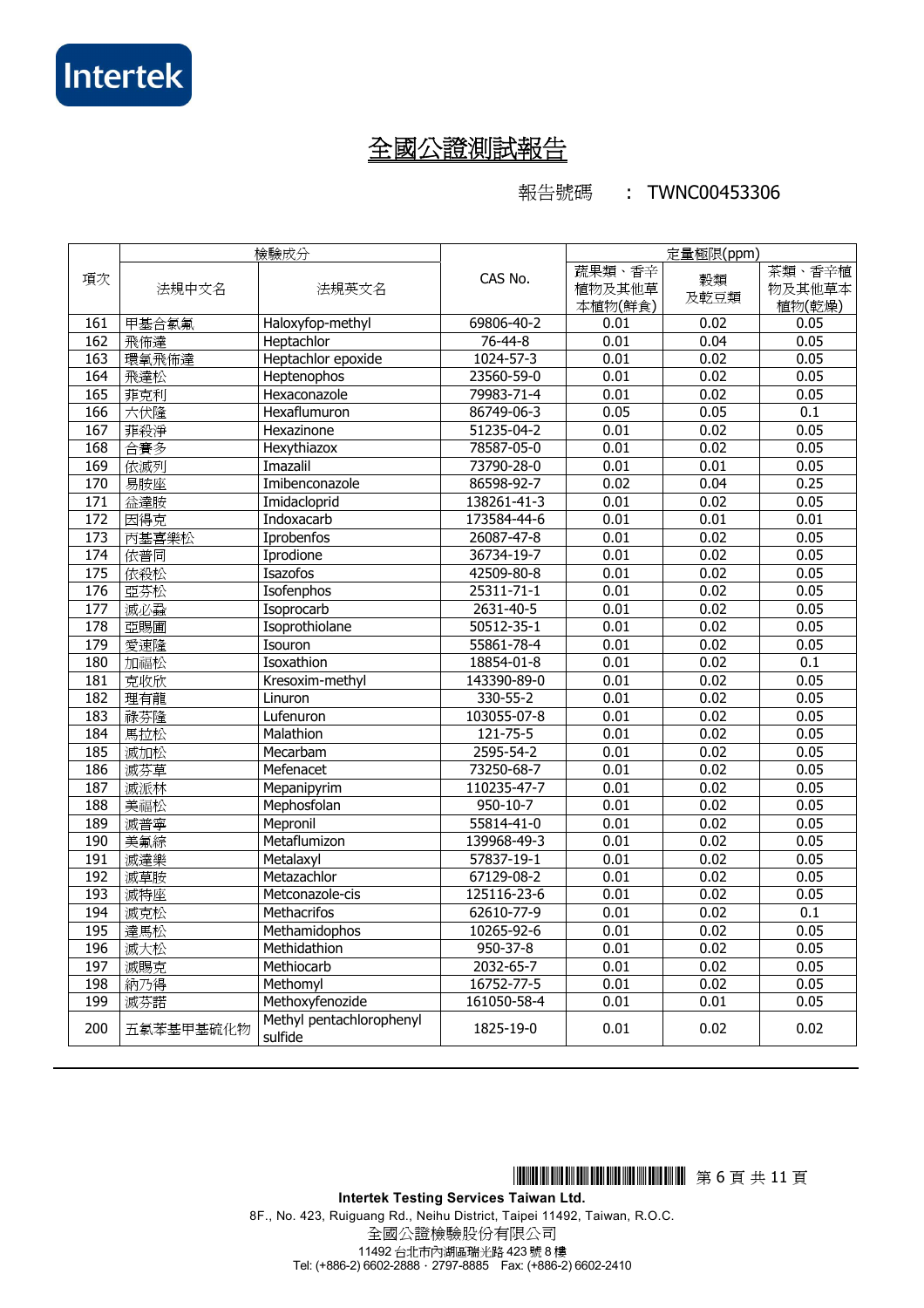報告號碼 : TWNC00453306

|                  |            | 檢驗成分               |                  | 定量極限(ppm)                   |            |                            |
|------------------|------------|--------------------|------------------|-----------------------------|------------|----------------------------|
| 項次               | 法規中文名      | 法規英文名              | CAS No.          | 蔬果類、香辛<br>植物及其他草<br>本植物(鮮食) | 穀類<br>及乾豆類 | 茶類、香辛植<br>物及其他草本<br>植物(乾燥) |
| 201              | 撲多草        | Metobromuron       | 3060-89-7        | 0.01                        | 0.02       | 0.05                       |
| 202              | 莫多草        | Metolachlor        | $51218 - 45 - 2$ | 0.01                        | 0.02       | 0.05                       |
| 203              | 治滅蝨        | Metolcarb          | 1129-41-5        | 0.01                        | 0.02       | 0.05                       |
| $\overline{204}$ | 滅芬農        | Metrafenone        | 220899-03-6      | 0.01                        | 0.02       | 0.05                       |
| 205              | 滅必淨        | Metribuzin         | 21087-64-9       | 0.01                        | 0.02       | 0.05                       |
| 206              | 美文松        | Mevinphos          | 7786-34-7        | 0.01                        | 0.02       | 0.2                        |
| $\overline{207}$ | 滅蟻樂        | Mirex              | 2385-85-5        | 0.01                        | 0.04       | 0.05                       |
| 208              | 稻得壯        | Molinate           | $2212 - 67 - 1$  | 0.01                        | 0.02       | 0.25                       |
| 209              | 亞素靈        | Monocrotophos      | 6923-22-4        | 0.01                        | 0.01       | 0.05                       |
| 210              | 邁克尼        | Myclobutanil       | 88671-89-0       | 0.01                        | 0.02       | 0.05                       |
| 211              | 滅落脫        | Napropamide        | 15299-99-7       | 0.01                        | 0.02       | 0.05                       |
| 212              | Ξ.         | Norflurazon        | 27314-13-2       | 0.01                        | 0.02       | 0.05                       |
| 213              | 諾伐隆        | Novaluron          | 116714-46-6      | 0.01                        | 0.02       | 0.05                       |
| 214              | 尼瑞莫        | Nuarimol           | 63284-71-9       | 0.01                        | 0.02       | 0.05                       |
| $\overline{215}$ | 歐滅松        | Omethoate          | 1113-02-6        | 0.01                        | 0.02       | 0.05                       |
| 216              | 樂滅草        | Oxadiazon          | 19666-30-9       | 0.01                        | 0.02       | 0.05                       |
| $\overline{217}$ | 毆殺斯        | Oxadixyl           | 77732-09-3       | 0.01                        | 0.02       | 0.05                       |
| 218              | 毆殺滅        | Oxamyl             | 23135-22-0       | 0.01                        | 0.01       | 0.05                       |
| $\overline{219}$ | 嘉保信        | Oxycarboxin        | 5259-88-1        | 0.01                        | 0.02       | 0.05                       |
| 220              | 復祿芬        | Oxyfluorfen        | 42874-03-3       | 0.01                        | 0.02       | 0.05                       |
| $\overline{221}$ | 巴克素        | Paclobutrazol      | 76738-62-0       | 0.01                        | 0.02       | 0.05                       |
| $\overline{222}$ | 巴拉松        | Parathion          | $56 - 38 - 2$    | 0.01                        | 0.02       | 0.05                       |
| 223              | 甲基巴拉松      | Parathion-methyl   | 298-00-0         | 0.01                        | 0.02       | 0.05                       |
| $\overline{224}$ | 平克座        | Penconazole        | 66246-88-6       | 0.01                        | 0.02       | 0.05                       |
| $\overline{225}$ | 賓克隆        | Pencycuron         | 66063-05-6       | 0.01                        | 0.02       | 0.05                       |
| $\overline{226}$ | 施得圃        | Pendimethalin      | 40487-42-1       | 0.01                        | 0.02       | 0.05                       |
| $\overline{227}$ | 平速爛        | Penoxsulam         | 219714-96-2      | 0.01                        | 0.01       | 0.05                       |
| 228              | 五氯苯胺       | Pentachloroaniline | $527 - 20 - 8$   | 0.01                        | 0.02       | 0.02                       |
| 229              | 百滅寧        | Permethrin         | 52645-53-1       | 0.01                        | 0.02       | 0.05                       |
| 230              | 賽達松        | Phenthoate         | 2597-03-7        | 0.01                        | 0.02       | 0.05                       |
| 231              | 福瑞松        | Phorate            | 298-02-2         | 0.01                        | 0.02       | 0.05                       |
| $\overline{232}$ | 裕必松        | Phosalone          | 2310-17-0        | 0.01                        | 0.02       | 0.05                       |
| 233              | 益滅松        | Phosmet            | 732-11-6         | 0.01                        | 0.02       | 0.05                       |
| 234              | 福賜米松       | Phosphamidon       | 13171-21-6       | 0.01                        | 0.02       | 0.05                       |
| 235              | 巴賽松        | Phoxim             | 14816-18-3       | 0.01                        | 0.02       | 0.05                       |
| 236              | 比加普        | Pirimicarb         | 23103-98-2       | 0.01                        | 0.02       | 0.05                       |
| 237              | 乙基亞特松(必滅松) | Pirimiphos-ethyl   | $23505 - 41 - 1$ | 0.01                        | 0.02       | 0.05                       |
| 238              | 亞特松        | Pirimiphos-methyl  | 29232-93-7       | 0.01                        | 0.02       | 0.05                       |
| 239              | 普拉草        | Pretilachlor       | 51218-49-6       | 0.01                        | 0.04       | 0.25                       |
| 240              | 撲克拉        | Prochloraz         | 67747-09-5       | 0.01                        | 0.02       | 0.05                       |

\*THJ0453306\* <sup>第</sup> 7 <sup>頁</sup> <sup>共</sup> 11 <sup>頁</sup>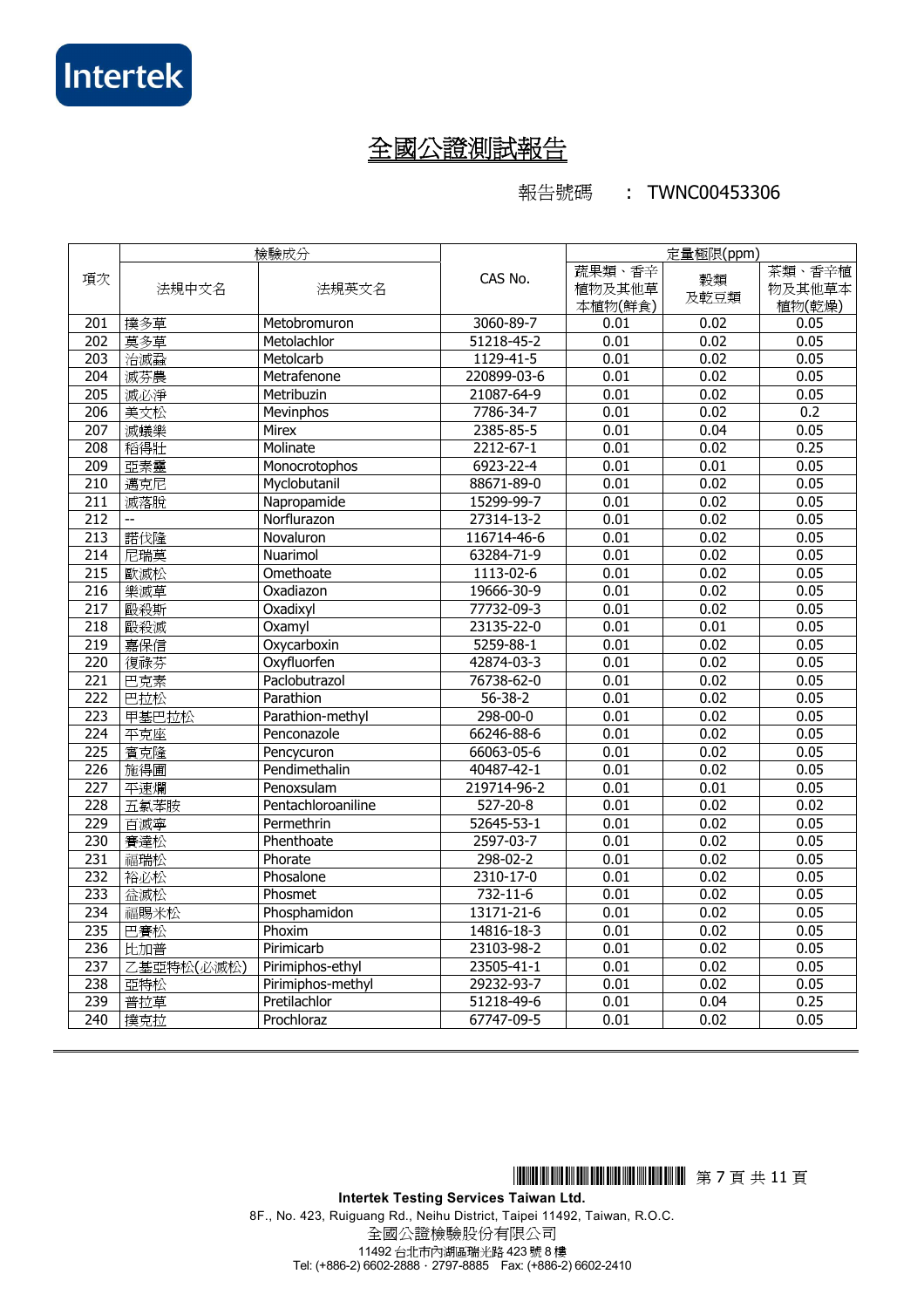報告號碼 : TWNC00453306

|                  | 檢驗成分  |                           |                  | 定量極限(ppm)                   |            |                            |
|------------------|-------|---------------------------|------------------|-----------------------------|------------|----------------------------|
| 項次               | 法規中文名 | 法規英文名                     | CAS No.          | 蔬果類、香辛<br>植物及其他草<br>本植物(鮮食) | 穀類<br>及乾豆類 | 茶類、香辛植<br>物及其他草本<br>植物(乾燥) |
| 241              | 撲滅寧   | Procymidone               | 32809-16-8       | 0.01                        | 0.02       | 0.05                       |
| 242              | 佈飛松   | Profenophos               | 41198-08-7       | 0.01                        | 0.02       | 0.05                       |
| 243              | 普滅克   | Promecarb                 | 2631-37-0        | 0.01                        | 0.02       | 0.02                       |
| $\overline{244}$ | 佈滅淨   | Prometryn                 | 7287-19-6        | 0.01                        | 0.02       | 0.05                       |
| $\overline{245}$ | 普拔克   | Propamocarb hydrochloride | 25606-41-1       | 0.01                        | 0.02       | 0.05                       |
| 246              | 除草靈   | Propanil                  | 709-98-8         | 0.01                        | 0.02       | 0.05                       |
| $\overline{247}$ | 加護松   | Propaphos                 | 7292-16-2        | 0.01                        | 0.02       | 0.05                       |
| 248              | 毆蟎多   | Propargite                | 2312-35-8        | 0.01                        | 0.02       | 0.05                       |
| 249              | 普克利   | Propiconazole             | 60207-90-1       | 0.01                        | 0.02       | 0.05                       |
| 250              | 安丹    | Propoxur                  | $114 - 26 - 1$   | 0.01                        | 0.02       | 0.05                       |
| 251              | 普硫松   | Prothiofos                | 34643-46-4       | 0.01                        | 0.02       | 0.05                       |
| 252              | 派滅淨   | Pymetrozine               | 123312-89-0      | 0.01                        | 0.01       | $-$                        |
| 253              | 白克松   | Pyraclofos                | 77458-01-6       | 0.01                        | 0.02       | 0.05                       |
| 254              | 百克敏   | Pyraclostrobin            | 175013-18-0      | 0.01                        | 0.01       | 0.05                       |
| 255              | 白粉松   | Pyrazophos                | 13457-18-6       | 0.01                        | 0.02       | 0.05                       |
| 256              | 畢達本   | Pyridaben                 | 96489-71-3       | 0.01                        | 0.02       | 0.05                       |
| 257              | 必芬松   | Pyridaphenthion           | $119 - 12 - 0$   | 0.01                        | 0.02       | 0.05                       |
| 258              | 必汰草   | Pyridate                  | 55512-33-9       | 0.01                        | 0.02       | 0.06                       |
| 259              | 比芬諾   | Pyrifenox                 | 88283-41-4       | 0.01                        | 0.02       | 0.05                       |
| 260              | 派美尼   | Pyrimethanil              | 53112-28-0       | 0.02                        | 0.04       | 0.05                       |
| 261              | 畢汰芬   | Pyrimidifen               | 105779-78-0      | 0.01                        | 0.02       | 0.05                       |
| $\overline{262}$ | 百利普芬  | Pyriproxyfen              | 95737-68-1       | 0.01                        | 0.01       | 0.05                       |
| $\overline{263}$ | 百快隆   | Pyroquilon                | 57369-32-1       | 0.01                        | 0.02       | 0.05                       |
| 264              | 拜裕松   | Quinalphos                | 13593-03-8       | 0.01                        | 0.02       | 0.05                       |
| 265              | 快諾芬   | Quinoxyfen                | 124495-18-7      | 0.01                        | 0.02       | 0.05                       |
| 266              | 五氯硝苯  | Quintozene (PCNB)         | $82 - 68 - 8$    | 0.01                        | 0.02       | 0.02                       |
| 267              | 快伏草   | Quizalofop-ethyl          | 76578-14-8       | 0.01                        | 0.02       | 0.05                       |
| 268              | 殺力松   | Salithion                 | 3811-49-2        | 0.01                        | 0.02       | 0.03                       |
| 269              | 矽護芬   | Silafluofen               | 105024-66-6      | 0.01                        | 0.02       | 0.05                       |
| 270              | 草滅淨   | Simazine                  | 122-34-9         | 0.01                        | 0.02       | 0.05                       |
| $\overline{271}$ | 賜諾特 J | Spinetoram J              | 187166-40-1      | 0.01                        | 0.01       | 0.05                       |
| $\overline{272}$ | 賜諾特L  | Spinetoram L              | 187166-15-0      | 0.01                        | 0.01       | 0.05                       |
| 273              | 賜諾殺 A | Spinosad A (spinosin A)   | 131929-60-7      | 0.01                        | 0.01       | 0.05                       |
| $\overline{274}$ | 賜諾殺 D | Spinosad D (spinosin D)   | 131929-63-0      | 0.01                        | 0.01       | 0.05                       |
| $\overline{275}$ | 賜派芬   | Spirodiclofen             | 148477-71-8      | 0.01                        | 0.02       | 0.05                       |
| 276              | 賜派滅   | Spirotetramat             | 203313-25-1      | 0.01                        | 0.02       | 0.05                       |
| $\overline{277}$ | 得克利   | Tebuconazole              | 107534-96-3      | 0.01                        | 0.02       | 0.05                       |
| 278              | 得芬諾   | Tebufenozide              | 112410-23-8      | 0.01                        | 0.02       | 0.05                       |
| 279              | 得芬瑞   | Tebufenpyrad              | 119168-77-3      | 0.01                        | 0.02       | 0.05                       |
| 280              | 得福隆   | Teflubenzuron             | $83121 - 18 - 0$ | 0.01                        | 0.02       | 0.05                       |

\*THJ0453306\* <sup>第</sup> 8 <sup>頁</sup> <sup>共</sup> 11 <sup>頁</sup>